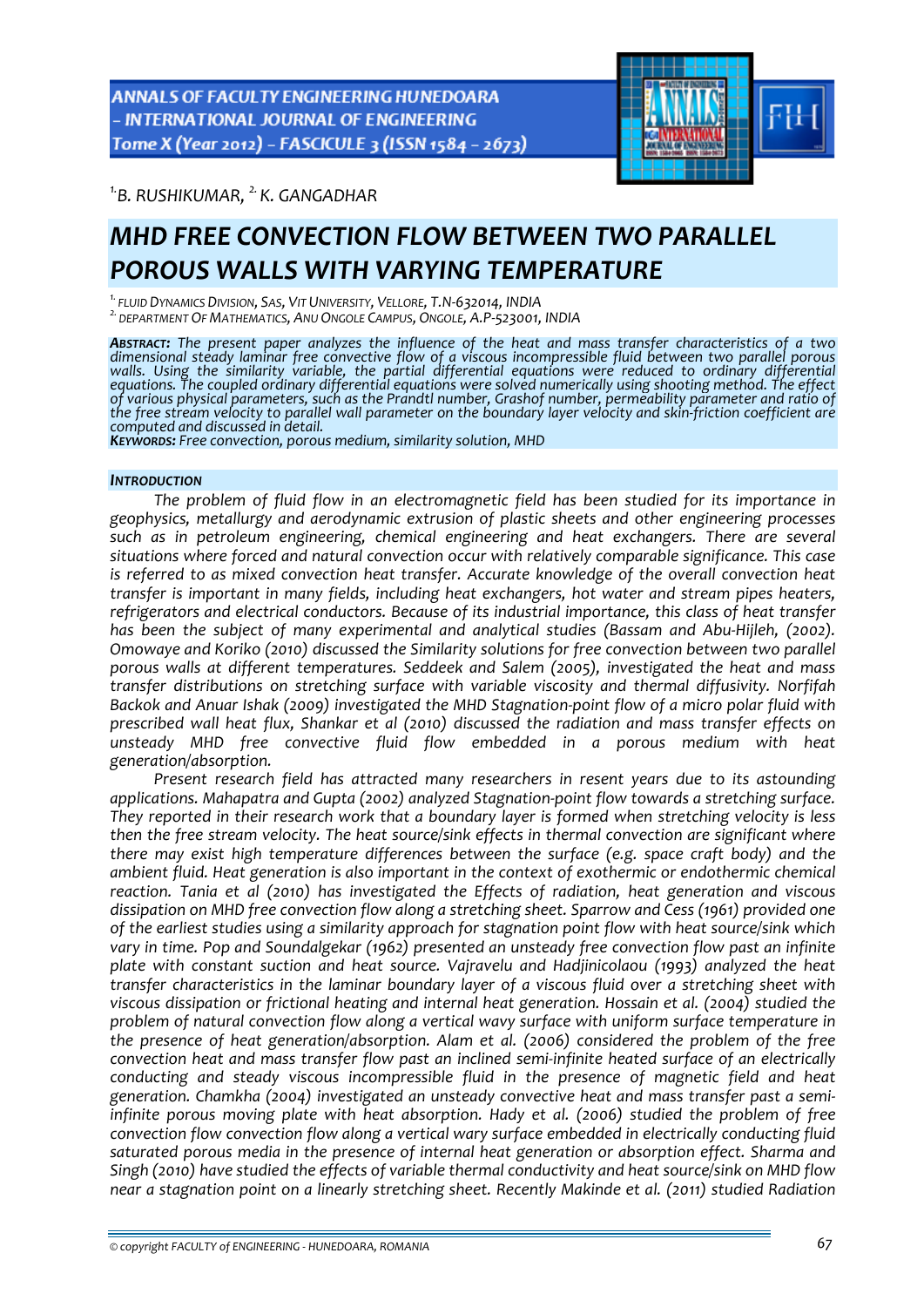*effect on chemically reacting magneto hydrodynamics (MHD) boundary layer flow of heat and mass transfer through a porous vertical flat plate.*

*The objective of the present investigation is to study the influence of magnetic field on MHD free convective flow between parallel porous walls with variable temperature. In the problem formulation, the continuity, momentum, energy and concentration equations are reduced to some parameter problem by introducing suitable transformation variables. The equations that govern the flow are coupled and solve numerically using shooting techniques with the forth order Ranga‐Kutta method. The effects of various governing parameters on the velocity, temperature, concentration are presented graphically and discussed quantitatively.*

## *MATHEMATICAL ANALYSIS*

*Consider a two‐dimensional steady laminar free convection flow of a viscous incompressible fluid* between two parallel porous walls situated a distance L apart. The x-axis is taken along the wall and y axis is transverse to the parallel wall. The fluid is injected in to the lower wall at  $y=0$  and is sucked *through the upper wall with uniform velocity, under the usual Boussineq's and boundary layer approximation, the governing equations for conservation of mass, momentum, energy and continuity respectively are as follows:* 

$$
(\partial u/\partial x) + (\partial v/\partial y) = 0 \tag{1}
$$

$$
u\left(\frac{\partial u}{\partial x}\right) + v\left(\frac{\partial v}{\partial y}\right) = \left(\frac{-1}{\rho}\right)\left(\frac{\partial v}{\partial x}\right) + v\left(\frac{\partial u}{\partial y}\right) - \left(\frac{\partial v}{\partial y}\right)u + g\beta\left(T-T_{\infty}\right) - \left(v/K\right)u
$$
\n
$$
u\left(\frac{\partial T}{\partial x}\right) + v\left(\frac{\partial T}{\partial y}\right) = \left(k/\rho_{\infty}\right)\left(\frac{\partial T}{\partial y}\right)
$$
\n(3)

$$
u\left(\frac{\partial C}{\partial x}\right) + v\left(\frac{\partial C}{\partial y}\right) = D\left(\frac{\partial C}{\partial y}\right) \tag{4}
$$

where: u and  $\upsilon$  are the velocity components in the x and y directions respectively, T - the temperature of the fluid in the boundary layer, C - the species concentration in the boundary layer, g - the acceleration due to gravity, v is the fluid kinematics viscosity,  $\rho$  - the density,  $\sigma$ - the electric conductivity of the fluid,  $\beta$ -coefficients of thermal expansion, k - the thermal conductivity,  $C_p$ -the specific heat at *constant pressure, μ ‐ the viscosity, B0 ‐ the magnetic induction, D ‐ the mass diffusivity.*

*The boundary conditions for the velocity, temperature and concentration fields are*

$$
u=0, v=0, T=T_{\infty}, C=C_{\infty} at y=0
$$
  
\n
$$
u \to u_{\infty}, T \to T_{\infty}, C \to C_{\infty} as y \to \infty
$$
 (5)

where C >0 and  $u_{\infty}$  is the free stream velocity,  $T_{\infty}$  is free stream temperature,  $T_{w}$  is temperature of the *horizontal wall.* 

The free-stream velocity u<sub>∞</sub> = u(x) = bx, where b is the stream velocity parameter. Equation (2)  
(-1/
$$
\rho
$$
)(  $\partial p/\partial x$ )(  $\gamma$ K) u<sub>∞</sub> = u<sub>∞</sub> ( d u<sub>∞</sub>/dx)

*Equating*  $\partial p/\partial x$  *between Eq.(2) and* (6), *we get* 

 $u'(\partial u/\partial x)+v(\partial v/\partial y)=u_{\infty}/\partial u_{\infty}/\partial x)+v'(\partial^2 u/\partial y^2)+g\partial (T-T_{\infty})+(v/K)(u_{\infty}-u)+(\partial B_{o}^2/\rho)(u_{\infty}-u)$  (7) *METHOD OF SOLUTION*

*Introducing the stream function*  $\psi(x, y)$  *as defined by:* 

$$
U = \partial \psi / \partial y, \quad v = -\partial \psi / \partial x \tag{8}
$$

*The similarity variable* 

$$
\gamma = (c/v)^{1/2}y \text{ and } \psi(x,y) = (c/v)^{1/2}xf(\gamma) \tag{9}
$$

*where:*  $c =$  *the parallel wall parameter,*  $\eta =$  *the similarity variable,*  $v -$  *the kinematic viscosity,*  $\psi =$  *the stream function and the dimensionless temperature and concentration is given by*

$$
\theta = (T - T_{\infty}) / (T_w - T_{\infty}), \phi = (C - C_{\infty}) / (C_w - C_{\infty})
$$
\n(10)

Equations (8)-(10) in to Eq.(3) and (7), we get:

\n
$$
f'' + ff'' - (f')^2 - Gr \theta + (M+A) (y-f') + y^2 = 0
$$
\n
$$
f''' + ff'' - (f')^2 - Gr \theta + (M+A) (y-f') + y^2 = 0
$$
\n
$$
f''' + \theta' = 0
$$
\n
$$
(12)
$$

$$
\phi'' + Sc f \phi' = 0 \tag{13}
$$

where the Grashof numbe  $\ r$ Gr=(g $\beta$ (T<sub>w</sub> -T<sub>∞</sub>)/c<sup>2</sup>x, the permeability parameter A=1/Kc, the ratio of the free*stream velocity parameter to parallel wall parameter*  $\gamma$  =*b/c, the Prandtl number*  $Pr=\mu c_p/k$ , *Schmidt number*  $Sc = \nu/D$ *.* 

*It is noted that Equation (1) is identically specified. The corresponding boundary conditions are reduced to:*

$$
f(0)=0, f'(0)=0, f'(\infty)=\gamma, \theta(0)=1, \theta(\infty)=0, \phi(0)=0, \phi(\infty)=1
$$
\n(14)

*Skin‐friction coefficient at the wall is given by*

$$
C_f = (\tau_w/\rho c_p(cy)^{1/2}) = x f''(0)
$$

*where*  $\tau_w$  =  $\mu$ [( $\partial$ U/ $\partial$ y) + ( $\partial$ V/ $\partial$ X)]<sub>y=0</sub> is the shear stress at the wall.

*The equations (11) ‐ (13) are coupled and non‐linear partial differential equations and hence analytical solution is not possible. Hence the dimensionless governing equations are solved numerically using the fourth‐order Runge‐Kutta method with shooting technique. The shooting method for linear equations is based on replacing the boundary value problem by two initial value problems, and solution of the boundary value problem is a linear combination between the solutions of the two initial value*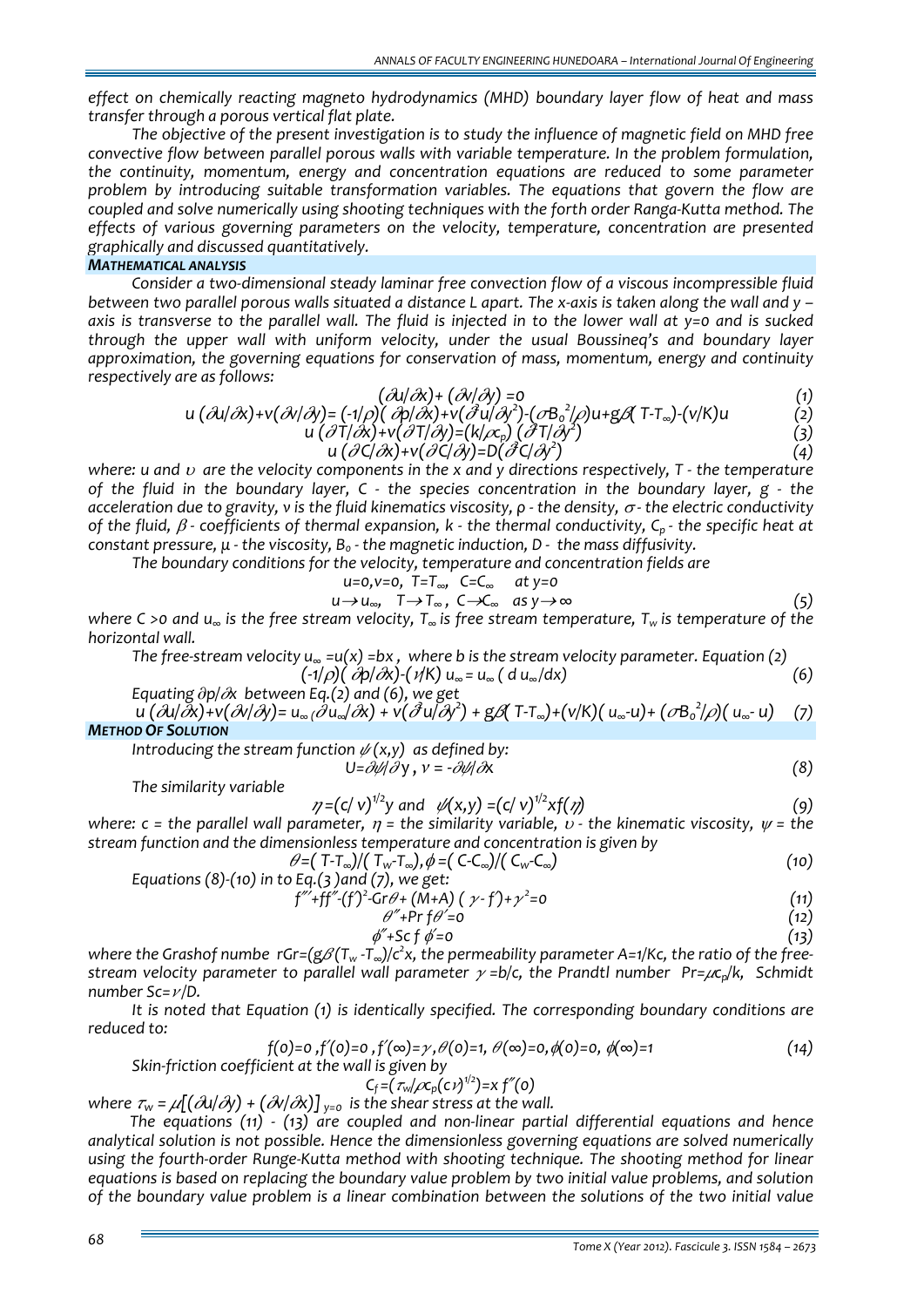*problems. The shooting method for the nonlinear boundary value problem is similar to the linear case, except that the solution of the nonlinear problem can not be simply expressed as a linear combination between the solutions of the two initial value problems. The numerical computations have been done by the symbolic computation software MATHEMATICA. The fourth‐order Runge‐Kutta method is used to* solve the initial value problems. The equation (13) being linear, solving it analytically, we directly get  $\phi$ . *The numerical approach is carried out in two stages. Solving the equation (12) by the nonlinear shooting method we obtain*θ*. Hence, equations (11) reduce to a system of linear equations with variable* coefficients which could be solved by the linear shooting method to obtain f. The functions f,  $\theta$  and  $\phi$  are *shown in figures.*

## *RESULTS AND DISCUSSION*

*Similarity solution for free convection flow between parallel porous walls at different temperatures has been considered. The parameter that govern the present flow situation are Grashof number (Gr), Prandlt number (Pr), the permeability parameter (A), the ratio of free stream velocity parameter to parallel wall parameter (γ) ,and Schmidt number (Sc). Also, comprehensive set of numerical results is displayed graphically in Fig.1‐6 to illustrate the influence of the various physical parameters on the locally similarity solutions.*





*Fig .3(a) Variation of the velocity component ƒ with M for Gr = 2.0, Pr = 0.71, γ = 0.1, A = 0.1, Sc = 0.62.*



Fig. 3 (b) Variation of the temperature 9 with M for Gr<br>= 2.0, Pr = 0.71,  $y = 0.1$ , A= 0.1, Sc = 0.62.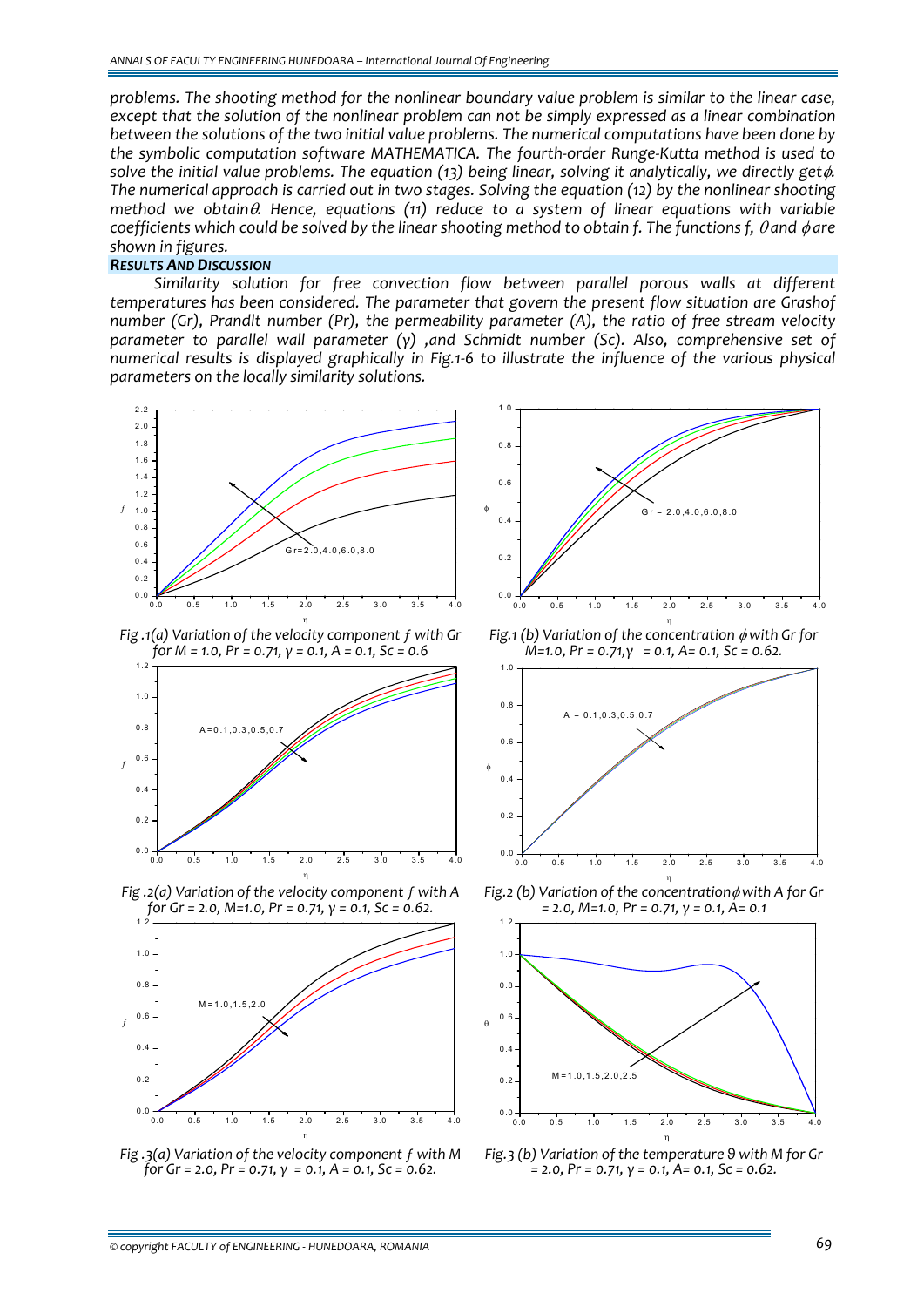

*Fig. 1(a) &1(b) illustrate the effect of varying the Grashof number on the velocity and concentration profiles. The increase in Grashof number (Gr) produces increase in the velocity and concentration of the fluid which agrees with natural phenomena because of the buoyancy force which assists the flow. This result is in agreement with that Omowaye and Koriko (2010), Sharma and singh (2009) obtained.* 

Fig. 2 (a) &  $2(b)$  revel the effect of permeability parameter (A) on the velocity, and Concentration profiles *respectively. These Fig.2 (a) &2(b) confirm that the velocity and Concentration decreases with increase in permeability parameter. This is in excellent agreement with Omowaye and Koriko (2010), Pathak and Maheswari (2006), Kafoussians (1989) obtained.*

*For various values of the magnetic parameter M, the velocity component f and concentration are* plotted in Fig. 3 (a) &  $3(c)$ . It can be seen that as M increases, the velocity and concentration decreases. As *M increases, the Lorentz force, which opposes the flow, also increases and leads to enhanced deceleration of the flow. This result qualitatively agrees with the expectations, since the magnetic filed exerts a retarding force on the free convection flow. Fig.3 (b) shows that the temperature profiles for different values of magnetic parameter M. It is observed that the temperature increases with an increase in the magnetic parameter M.*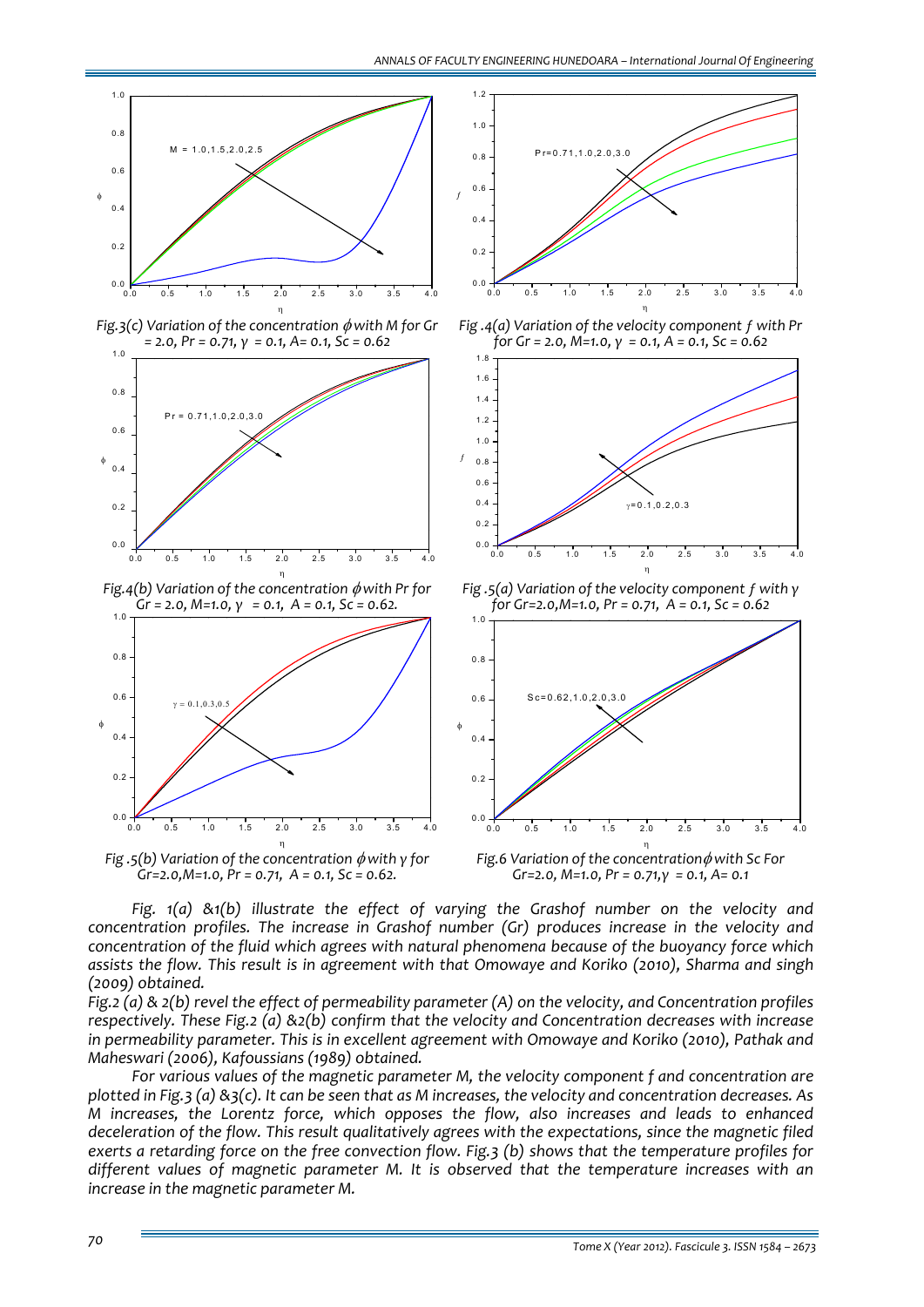*Fig.4 (a) illustrates the velocity component f for different values of the Prandtl number Pr. The numerical results show that the effect of increasing values of Prandtl number results in a decreasing* velocity. From Fig.4 (b) it is observed that an increase in the Prandtl number results a decrease of the *concentration with in the boundary layer.* 

The influence of the ratio of free stream velocity parameter to parallel wall parameter (y) on the *velocity f and concentration are plotted in Figs.5 (a) &5(b). As the ratio of free stream velocity parameter to parallel wall parameter (γ) increases the velocity increases and concentration decreases.* 

*The influence of the Schmidt number Sc on the concentration profiles are plotted in Fig. 6. As the Schmidt number increases the concentration increases. This causes the concentration buoyancy effects to increases.* 

| Gr                                                                                                  |     | M              | f"(0)    |         | - $\theta'(0)$ |                | $\overline{\phi'(0)}$ |          |  |
|-----------------------------------------------------------------------------------------------------|-----|----------------|----------|---------|----------------|----------------|-----------------------|----------|--|
|                                                                                                     |     | 1              | 0.717447 |         |                | 0.360711       |                       | 0.347031 |  |
| 2                                                                                                   |     |                | 1.23316  |         | 0.415943       |                |                       | 0.395955 |  |
| 3                                                                                                   |     |                | 1.70167  |         | 0.458034       |                |                       | 0.433549 |  |
| 4<br>1                                                                                              |     |                | 2.13914  |         | 0.492415       |                |                       | 0.464453 |  |
| 5<br>1                                                                                              |     |                | 2.55392  |         | 0.521675       |                | 0.490888              |          |  |
|                                                                                                     |     | $\overline{2}$ | 0.661677 |         | 0.344914       |                | 0.333069              |          |  |
| 2                                                                                                   |     | $\overline{2}$ | 1.12321  |         |                | 0.393232       |                       | 0.375681 |  |
|                                                                                                     | 2   |                | 1.09994  |         |                | 0.0434236      |                       | 0.653428 |  |
| Table 2: Variation of f", - $\theta'$ , $\phi'$ at the wall with Pr, y, A, Sc for Gr = 2.0, M = 1.0 |     |                |          |         |                |                |                       |          |  |
| Pr                                                                                                  |     | Α              | Sc       | 0'      |                | $\theta'$<br>0 |                       | (o)      |  |
| 0.71                                                                                                | 0.1 | 0.1            | 0.62     | 1.23316 |                | 0.415943       |                       | 0.395955 |  |
| 0.78                                                                                                | 0.1 | 0.1            | 0.62     | 1.22336 |                | 0.428459       |                       | 0.393697 |  |
| 1.0                                                                                                 | 0.1 | 0.1            | 0.62     | 1.19546 |                | 0.464667       |                       | 0.387311 |  |
| 1.5                                                                                                 | 0.1 | 0.1            | 0.78     | 1.14441 |                | 0.5333877      |                       | 0.375874 |  |
| 0.71                                                                                                | 0.2 | 0.1            | 1.0      | 1.32573 |                | 0.431592       |                       | 0.410139 |  |
| 0.71                                                                                                | 0.3 | 0.1            | 0.62     | 1.43065 |                | 0.448311       |                       | 0.425382 |  |
| 0.71                                                                                                | 0.1 | 0.2            | 0.62     | 1.21981 |                | 0.413257       |                       | 0.39355  |  |
| 0.71                                                                                                | 0.1 | 0.3            | 0.62     | 1.20707 |                | 0.410675       |                       | 0.391241 |  |
| 0.71                                                                                                | 0.1 | 0.1            | 0.78     | 1.23316 |                | 0.415943       |                       | 0.431141 |  |
| 0.71                                                                                                | 0.1 | 0.1            | 1.0      | 1.23316 |                | 0.415943       |                       | 0.476777 |  |
| 0.71                                                                                                | 0.1 | 0.1            | 1.5      | 1.23316 |                | 0.415943       |                       | 0.568391 |  |

Table 1: Variation of f'',  $\cdot$   $\theta'$ ,  $\phi'$  at the wall with Gr. M for Pr = 0.71, b = 0.1, A = 0.1, Sc = 0.62

The effect of various parameters on the functions f",  $\theta$ ' and  $\phi$ ' at the plate surface is tabulated in Tables 1 and 2. It is observed that the magnitude of the wall temperature gradient increases as Prandtl number Pr or the ratio of free stream velocity parameter to parallel wall parameter  $(y)$  increases, while *it decreases as the magnetic parameter M or the permeability parameter A increases. The magnitude of the wall concentration gradient decreases as the magnetic field parameter M increases, while it increases with an increase in the Schmidt number Sc. Further more, the negative values of the wall temperature and concentration gradients, for all values of the dimensionless parameters, are indicative of the physical fact that the heat flows from the wall surface to the ambient fluid.*

## *CONCLUSIONS*

*In this study, similarity solutions for free convective flow between two parallel porous walls with variable temperature are studied theoretically. A set of similarity equations governing the fluid velocity, temperature and concentration was obtained by using an appropriate similarity transformation. The dimensionless locally similar and non‐linear ordinary differential equations are solved numerically by using shooting method. From the present numerical investigation we may conclude that:*

*The velocity component f decreases with an increase of Magnetic field parameter M, the permeability parameter A, Prandtl number Pr.* 

*The velocity component f increases with an increase of Granshof number Gr and the ratio of free stream velocity parameter to parallel wall parameter γ.*

*The temperature component* θ *increases with an increase of Magnetic field parameter M.*

*The concentration component* φ *increases with an increase Schmidt number Sc, Grashof number Gr.*

*The concentration component* φ *decreases with an increase the permeability parameter A, the Prandtl number Pr.*

## *REFERENCES*

- [1.] Alam M.S, Rahman M.M. and Sattar M.A. (2006), MHD Free convection heat and mass transfer flow past an *inclined surface with heat generation, Thamasat. Int. J. J. Sci.Tech.,Vol. 11(4), pp.1‐8.*
- [2.] Bassam, A.K., & Abu-Hijleh., (2002). Mixed convection from a cylinder with low conductivity Baffles in cross*flow.ASME J.Heat Transfer, 124:1064‐1071.*